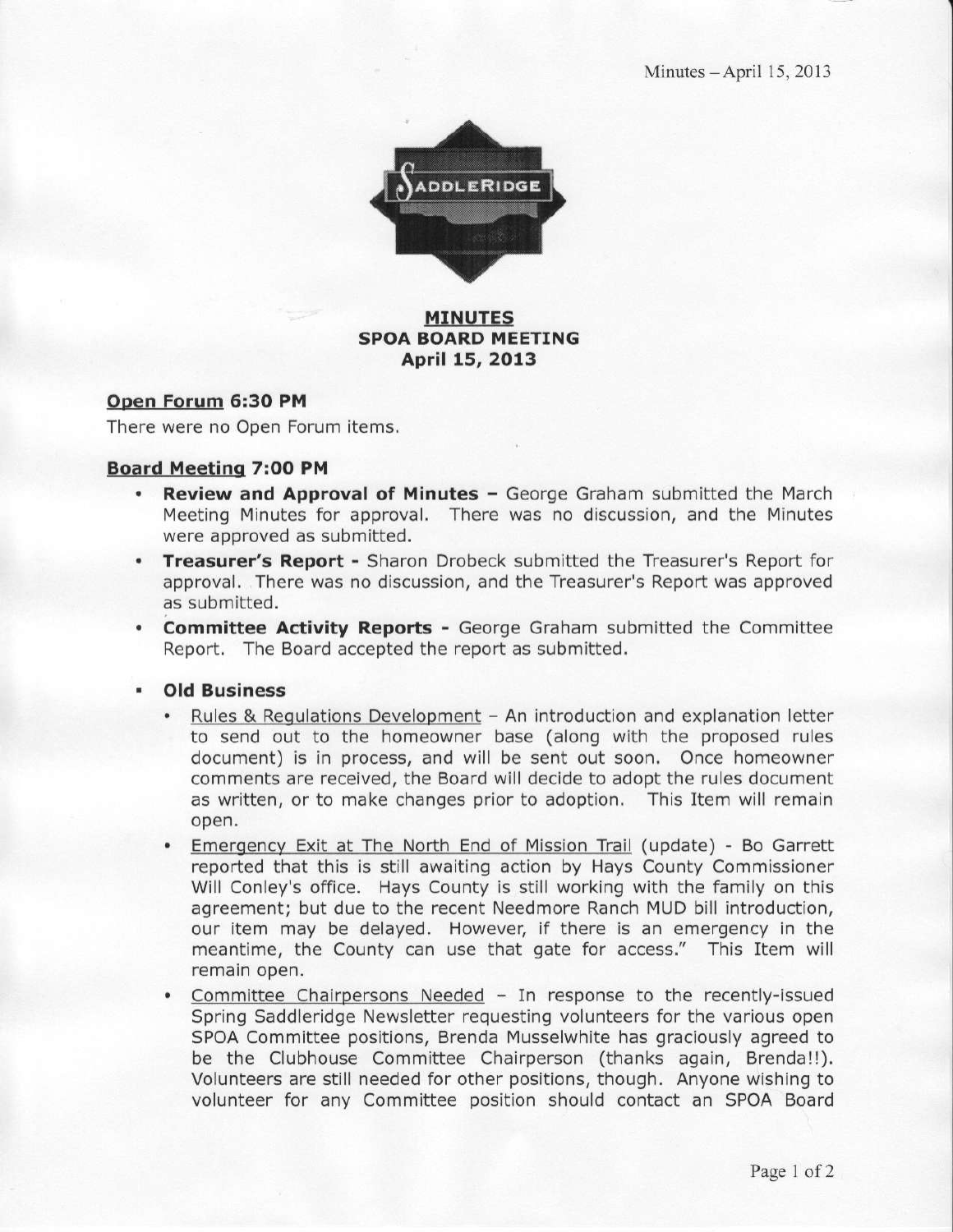member. This Item will remain open for another month,

- SPOA Tax Filing Status Sharon Drobek (SPOA Treasurer) is currently  $\bullet$ researching whether or not the SPOA is legally a tax-exempt organization, but has not as yet found documents either proving or disproving this. This ltem will remain open.
- Annual Saddleridge Picnic Planning The annual Saddleridge Picnic was held on Saturday, April 13; from 11 AM to 1 PM. 60+ Saddleridgians attended, and a good time was had by all. This item is now closed.
- **New Business** 
	- . Clubhouse Tree Trimmino Bids were requested and accepted for trimming of the trees around the Clubhouse (mainly low-hanging limbs). The best bid was accepted (based on both price and quality of work), and the work was performed to the Board's satisfaction. This item is now closed.

The meeting was adjourned at 7:20 PM.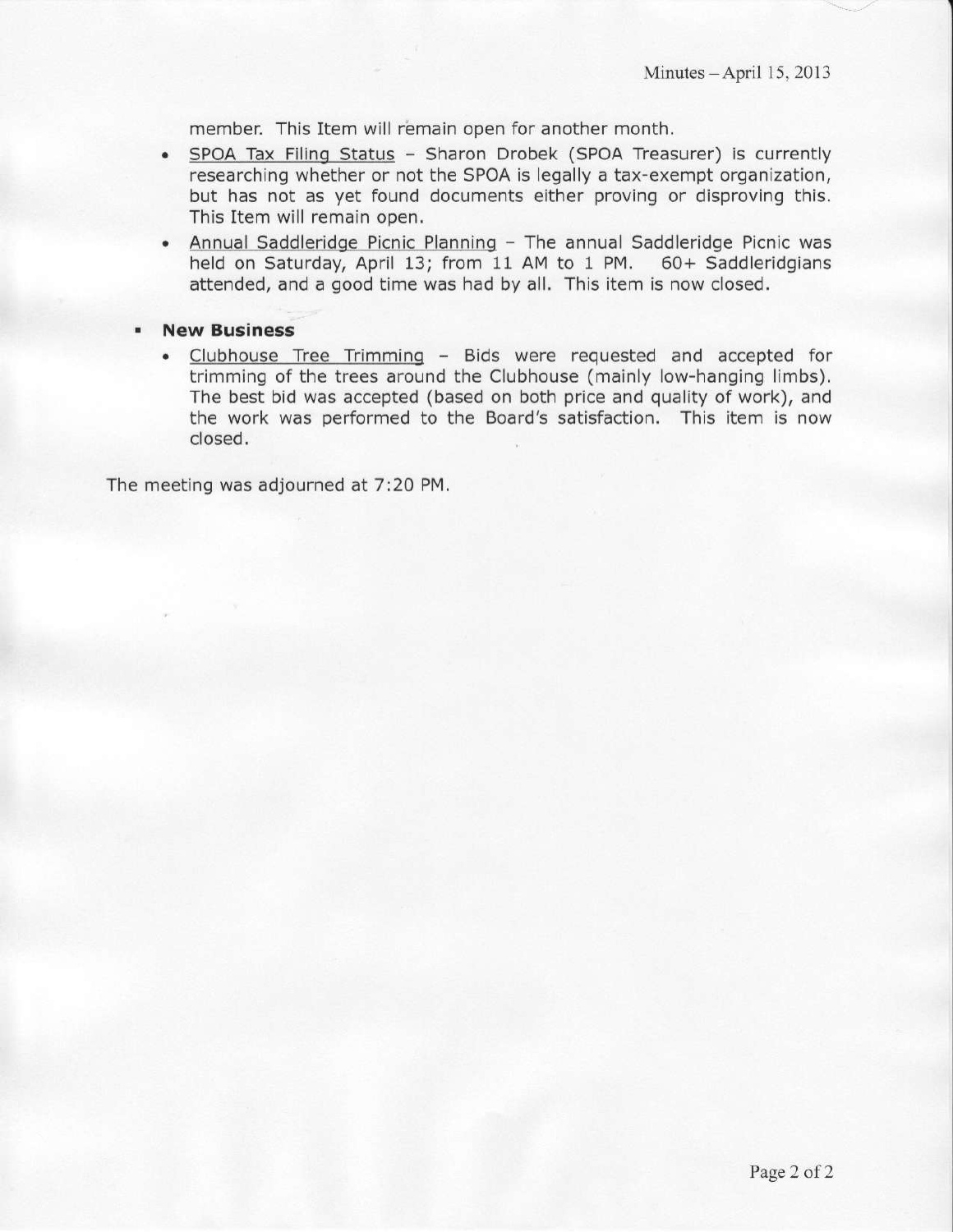# **Saddleridge Property Owners Association**

## **March Treasurer's Report** April 15, 2013

The March Treasurer's report includes a month-end and prior year-end Balance Sheet as well as detailed Profit and Loss Statements that compare actual experience to the budgeted income and expense projections for the month and year-to-date through March. This information is included in a format which includes the 2013 annual budget. This will help to keep the big picture in mind.

The Balance Sheet as of March 31 includes:

- Accounts Receivable of \$(129), this negative balance represents dues paid in advance.
- SPOA has no outstanding liabilities.

A review of the Profit and Loss report shows that the monthly net income of \$63 favorably compares to the budgeted net loss of \$(550) for March. There were no unusual items to note; the differences to budget are due to timing.

On a year-to-date basis the actual net income of \$5,968 exceeds the budgeted net income of \$4,785.

Respectfully submitted,

Sharon M. Drobeck Treasurer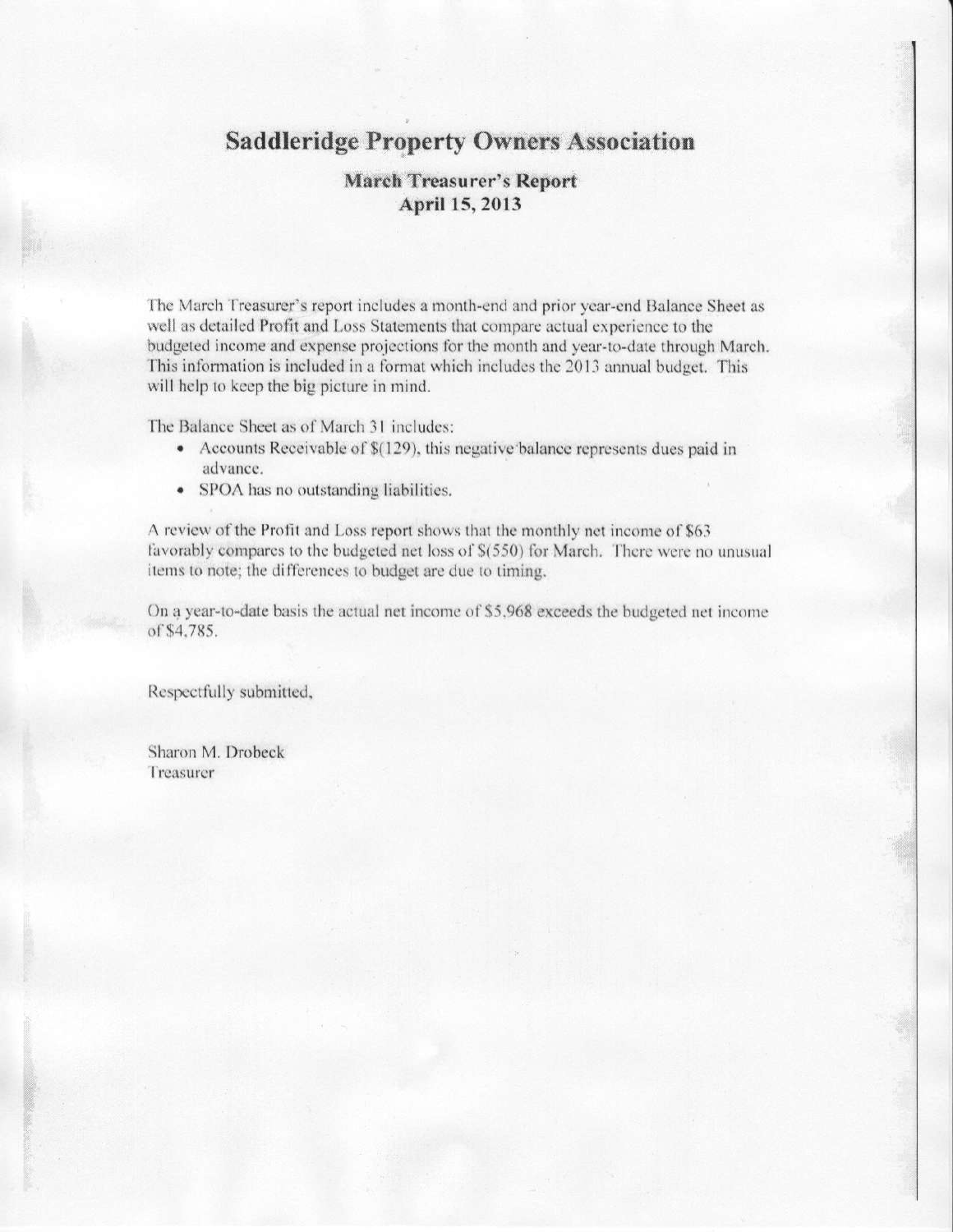# **Saddleridge Property Owners Association Balance Sheets As of**

|                                  | March 31, 2013 | December 31, 2012 |
|----------------------------------|----------------|-------------------|
| <b>ASSETS</b>                    |                |                   |
| <b>Current Assets</b>            |                |                   |
| Checking/Savings                 |                |                   |
| Ozona CD                         | 50,279.84      | 50,245.29         |
| Ozona Checking                   | 5.696.86       | 9,665.08          |
| Ozona Money Market               | 38.395.63      | 28,381.35         |
| <b>Total Checking/Savings</b>    | 94.372.33      | 88,291.72         |
| <b>Accounts Receivable</b>       |                |                   |
| <b>Accounts Receivable</b>       | (129.27)       | (16.27)           |
| <b>Total Accounts Receivable</b> | (129.27)       | (16.27)           |
| <b>Total Current Assets</b>      | 94.243.06      | 88,275.45         |
| <b>Other Assets</b>              |                |                   |
| <b>Saddleridge Property</b>      | 80.500.00      | 80,500.00         |
| <b>Total Other Assets</b>        | 80,500.00      | 80,500.00         |
| <b>TOTAL ASSETS</b>              | 174,743.06     | 168,775.45        |
| <b>LIABILITIES &amp; EQUITY</b>  |                |                   |
| Equity                           |                |                   |
| <b>Opening Balance Equity</b>    | 110,823.40     | 110,823.40        |
| <b>Retained Earnings</b>         | 57,952.05      | 52,991.90         |
| Net Income                       | 5,967 61       | 4,960.15          |
| <b>Total Equity</b>              | 174,743.06     | 168,775.45        |
| TOTAL LIABILITIES & EQUITY       | 174,743.06     | 168,775.45        |

 $0.00$ 

 $0.00$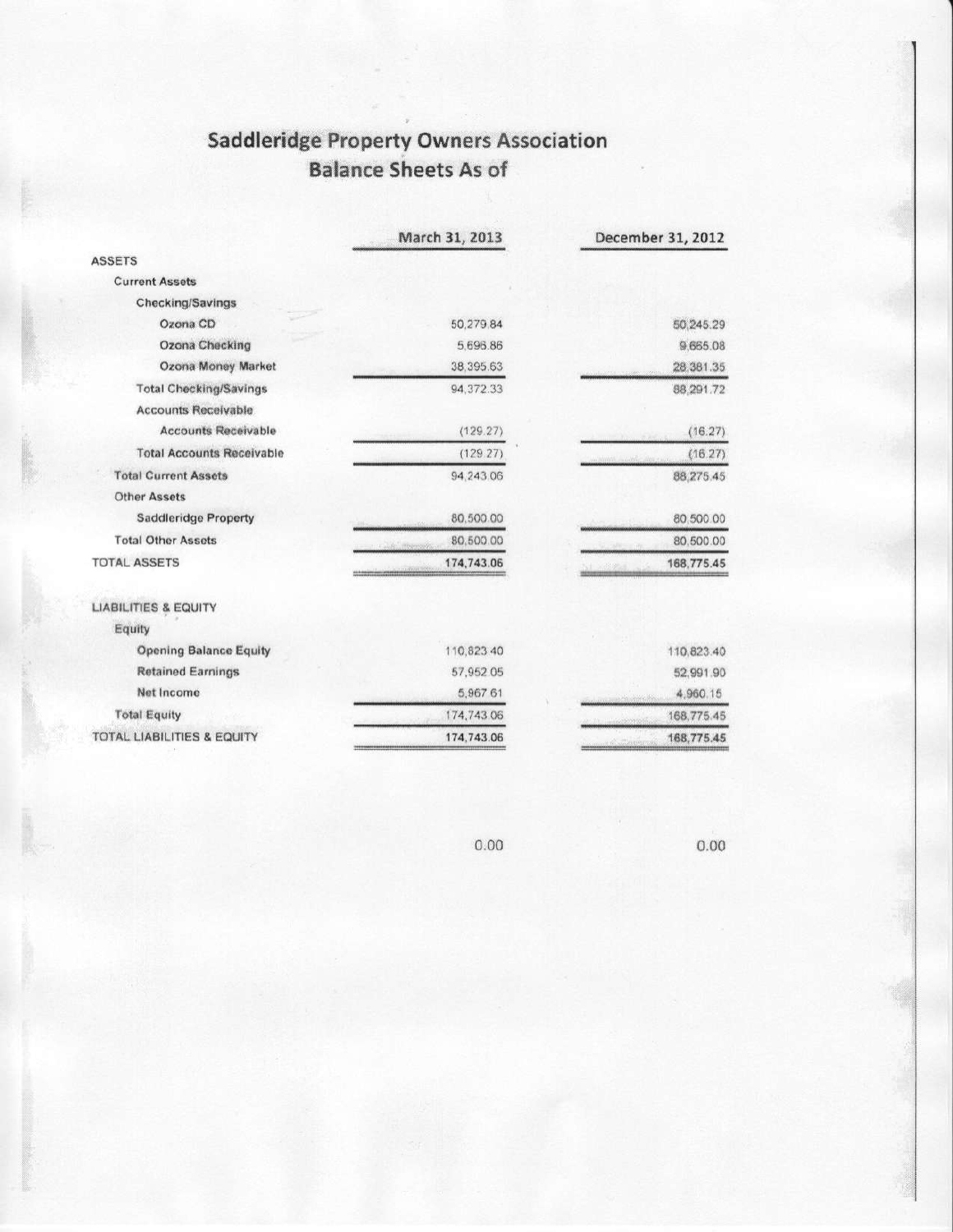11:24 AM<br>04/11/13 Cash Basis

# Saddleridge Property Owners Association<br>Profit & Loss Budget Performance<br>March 2013

|                                            | Mar 13   | <b>Budget</b> | Jan - Mar 13 | <b>YTD Budget</b> | <b>Annual Budget</b> |
|--------------------------------------------|----------|---------------|--------------|-------------------|----------------------|
| ncome                                      |          |               |              |                   |                      |
| Clubhouse Usage Fee                        | 50.00    | 50.00         | 100,00       | 125.00            | 500.00               |
| <b>HOA Dues Collected</b>                  | 376.00   | 500.00        | 9,592.00     | 9,095.00          | 19,580.00            |
| Interest Earned                            | 8.35     | 15.00         | 31.35        | 55.00             | 360.00               |
| Interest inc.                              | 4.82     |               | 19.07        |                   |                      |
| Resale Cert. Fee                           | 150.00   | 75.00         | 250.00       | 125.00            | 500.00               |
| <b>Transfer Fees</b>                       | 100.00   | 50.00         | 150.00       | 100.00            | 500.00               |
| <b>Total Income</b>                        | 689 17   | 690.00        | 10.142.42    | 9,500.00          | 21,440.00            |
| Expense                                    |          |               |              |                   |                      |
| Accounting                                 |          |               |              |                   |                      |
| Accounting-Bookkeeper                      | 160.00   | 160.00        | 480.00       | 480.00            | 1,920.00             |
| Accounting-CPA                             | 0.00     | 175.00        | 0.00         | 175.00            | 175.00               |
| <b>Total Accounting</b>                    | 160.00   | 335.00        | 480.00       | 655.00            | 2.095.00             |
| <b>Annual Septic Contract</b>              | 0.00     |               | 0.00         |                   | 250.00               |
| <b>Bank Charges</b>                        |          |               |              |                   |                      |
| <b>Check Printing</b>                      | 0.00     |               | 0.00         |                   | 75.00                |
| Safe Deposit Box                           | 0.00     |               | 40.00        | 40.00             | 40.00                |
| <b>Total Bank Charges</b>                  | 0.00     |               | 40.00        | 40.00             | 115.00               |
| <b>Clubhouse Expenses</b>                  |          |               |              |                   |                      |
|                                            |          |               |              |                   |                      |
| Cleaning                                   | 50.00    | 50.00         | 150.00       | 150.00            | 600.00               |
| <b>Cleaning Supplies</b>                   | 0.00     | 25.00         | 0.00         | 25.00             | 100.00               |
| <b>Clubhouse Furnishings</b>               | 0.00     | 200.00        | 0.00         | 200.00            | 200.00               |
| Clubhouse insurance                        | 000      |               | 0.00         |                   | 375.00               |
| Clubhouse Outside Lighting                 | 0.00     | 15.00         | 0.00         | 15.00             | 50.00                |
| <b>Heating and AC</b>                      | 0.00     | 0.00          | 131.73       | 0.00              | 150.00               |
| Lighting                                   | 0.00     | 15.00         | 0.00         | 15.00             | 50.00                |
| Maintenance Labor                          | 350.00   | 100.00        | 350.00       | 100.00            | 400.00               |
| Misc                                       | 0.00     | 0.00          | 4.00         | 0.00              | 0.00                 |
| Pest Control                               | 0.00     |               | 102.84       | 105.00            | 420.00               |
| <b>Plumbing Repairs</b>                    | 0.00     | 0.00          | 0.00         | 75.00             | 250.00               |
| <b>Repairs</b>                             | 000      |               | 0.00         |                   | 500.00               |
| Trash                                      | $-97.97$ |               | 83.94        | 85.00             | 340.00               |
| Water softener monthly maintain            | 22.95    | 25.00         | 68.85        | 75.00             | 300.00               |
| Wellhouse Expenses                         | 0.00     | 25.00         | 0.00         | 75.00             | 100.00               |
| <b>Total Clubhouse Expenses</b>            | 324.98   | 455.00        | 891.36       | 920.00            | 3.835.00             |
| <b>Dues and Subscriptions</b>              | 0.00     |               | 0.00.        |                   | 25.00                |
| Food for Saddleridge Meetings              |          |               |              |                   |                      |
| Food for Annual BBQ                        | 0.00     |               | 0.00         |                   | 550.00               |
| Neighborhood Watch                         | 0.00     |               | 0.00         |                   | 400.00               |
| <b>Total Food for Saddleridge Meetings</b> | 0.00.    |               | 0.00         |                   | 950.00               |
| <b>Improvements</b>                        |          |               |              |                   |                      |
| Landscaping                                |          |               |              |                   |                      |
| Entrance                                   | 0.00     |               | $0.00 -$     |                   | 400.00               |
| Lighting                                   | 0.00     | 50.00         | 0.00         | 50.00             | 200.00               |
| Plants                                     | 0.00     | 100.00        | 0.00         | 100.00            | 360.00               |
| <b>Total Landscaping</b>                   | 0.00     | 150.00        | 0.00         | 150.00            | 960.00               |
| Wellhouse Improvements                     | 0.00     |               | 0.00         |                   | 100.00               |
| <b>Total improvements</b>                  | 0.00     | 150.00        | 0.00         | 150.00            | 1,060.00             |
| Insurance-HOA Liability                    | 0.00     |               | 0.00         |                   | 550.QO               |

 $550<sub>pgq</sub>$  of 2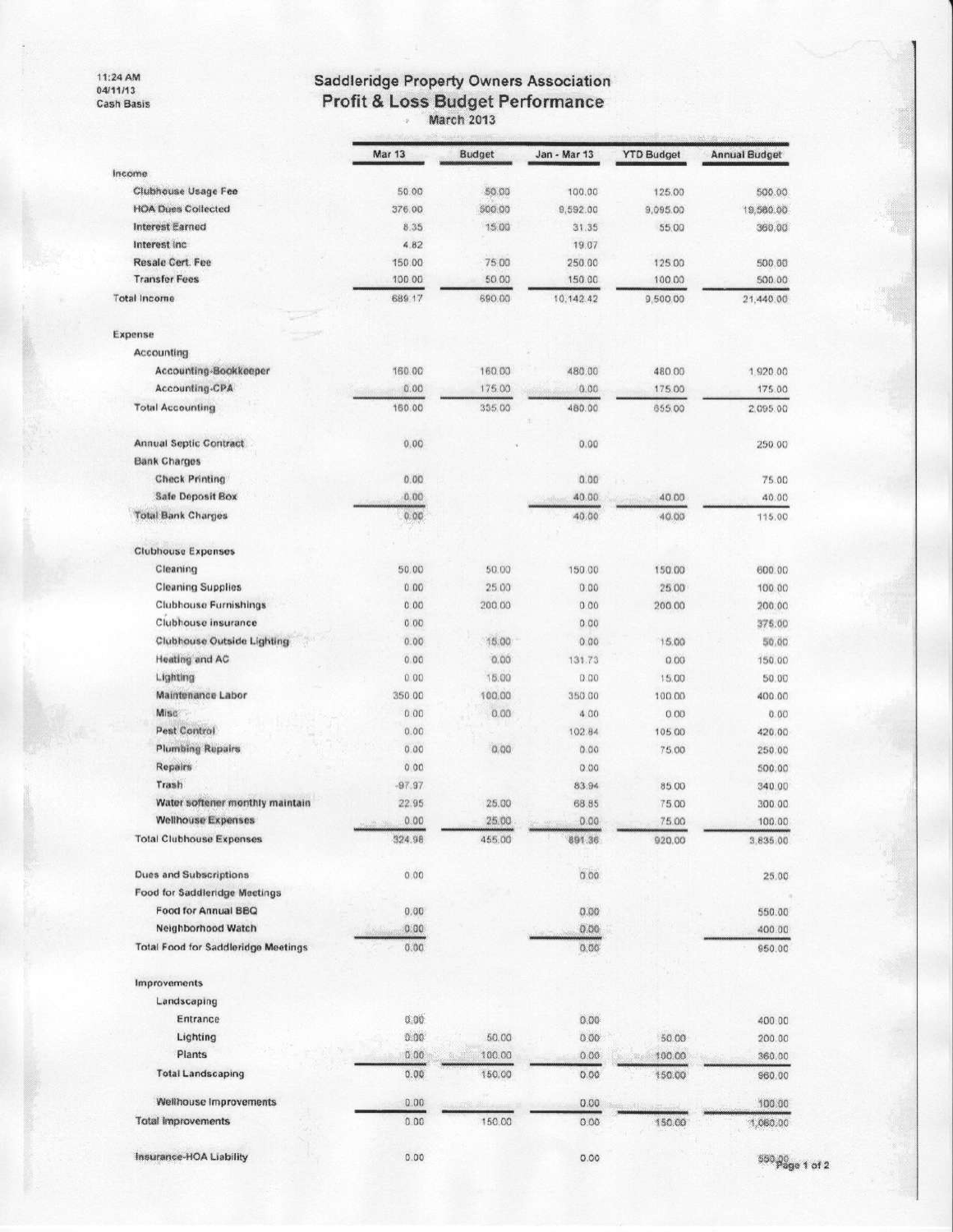11:24 AM<br>04/11/13<br>Cash Basis

# Saddleridge Property Owners Association<br>Profit & Loss Budget Performance<br>March 2013

|            |                            | Mar 13 | Budget    | Jan - Mar 13 | <b>YTD Budget</b> | <b>Annual Budget</b> |
|------------|----------------------------|--------|-----------|--------------|-------------------|----------------------|
|            | Insurance, D&O             | 0.00   |           | 0.00         |                   | 1,750.00             |
|            | Lawn Maintenance           | 0.00   | 150.00    | 324.75       | 450.00            | 2,500.00             |
|            | Legal-Attorney Fees        | 0.00   | 0.00      | 0.00         | 250.00            | 1,000.00             |
|            | Mallings                   | 0.00   |           | 144.60       |                   | 100.00               |
|            | <b>Miscellaneous</b>       |        |           |              |                   |                      |
|            | <b>ACC Office Supplies</b> | 0.00   |           | 0.00         | 25.00             | 100.00               |
|            | Copying                    | 0.00   |           | 0.00         |                   | 50.00                |
|            | Legal Records              | 0.00   |           | 50.00        | 0.00              | 50.00                |
|            | Office Supplies            | 0.00   |           | 0.00         |                   | 50.00                |
|            | Printer Cart.              | 0.00   |           | 0.00         |                   | 100.00               |
|            | Software                   | 0.00   | 0.00      | 0.00         | 0.00              | 280.00               |
|            | Website Hosting Fee        | 0.00   | 0.00      | 0.00         | 0.00              | 120.00               |
|            | <b>Total Miscellaneous</b> | 0.00   | 0.00      | 50.00        | 25.00             | 750.00               |
|            | <b>PEC Electricity</b>     | 140.75 | 150.00    | 507.38       | 425.00            | 2,000.00             |
|            | Taxes                      | 0.00   |           | 1,736.72     | 1,800.00          | 1,800.00             |
|            | <b>Total Expense</b>       | 625.73 | 1,240.00  | 4,174.81     | 4,715.00          | 18,780.00            |
| Net Income |                            | 63.44  | $-550.00$ | 5,967.61     | 4,785.00          | 2,660.00             |